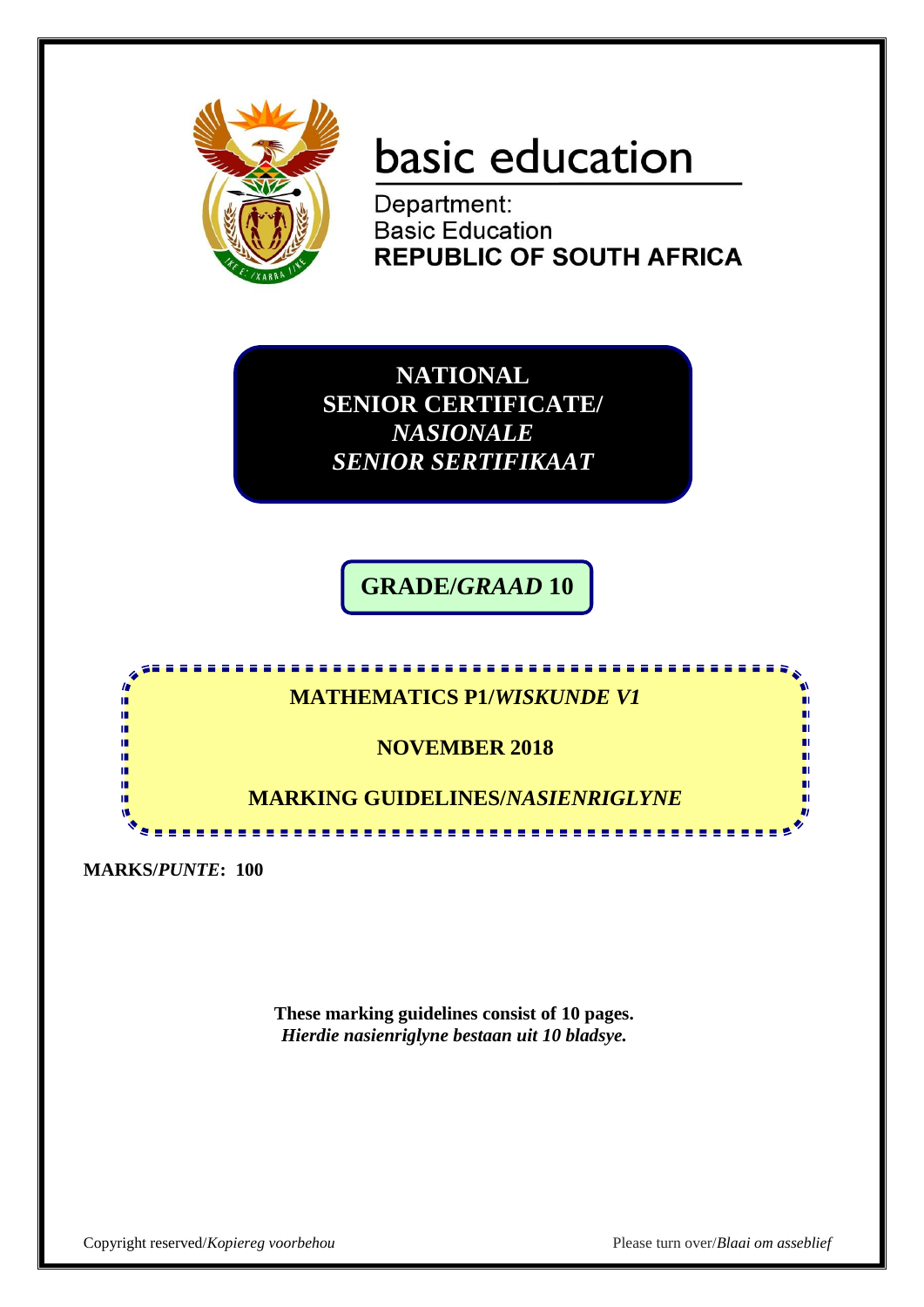#### **NOTE:**

- If a candidate answered a question TWICE, mark only the FIRST attempt.
- If a candidate crossed out an answer and did not redo it, mark the crossed-out answer.
- Consistent accuracy applies to ALL aspects of the marking guidelines.
- Assuming values/answers in order to solve a problem is unacceptable.

#### *LET WEL:*

- *As 'n kandidaat 'n vraag TWEE keer beantwoord het, sien slegs die EERSTE poging na.*
- *As 'n kandidaat 'n antwoord deurgehaal en nie oorgedoen het nie, sien die deurgehaalde antwoord na.*
- *Volgehoue akkuraatheid is op ALLE aspekte van die nasienriglyne van toepassing.*
- *Dit is onaanvaarbaar om waardes/antwoorde te veronderstel om 'n probleem op te los.*

|       | <b>QUESTION/VRAAG 1</b>             |                                                       |
|-------|-------------------------------------|-------------------------------------------------------|
| 1.1.1 | $4x-x^3$                            | $\checkmark$ common                                   |
|       | $= x(4-x^2)$                        | factor/gemeenskaplike                                 |
|       | $= x(2-x)(2+x)$                     | faktor                                                |
|       |                                     | $\checkmark$ difference of two<br>squares/verskil van |
|       |                                     | twee kwadrate<br>(2)                                  |
| 1.1.2 | $x^2 + 15x - 54$                    | √ factors/faktore                                     |
|       | $=(x+18)(x-3)$                      | (2)                                                   |
| 1.1.3 | $y - xy + x - 1$                    | $\checkmark$ grouping/groepering                      |
|       | $= y(1-x) - 1(1-x)$                 | $\checkmark$ change of                                |
|       |                                     | sign/verandering van                                  |
|       | $=(y-1)(1-x)$                       | teken                                                 |
|       |                                     | $\checkmark$ factors/faktore<br>(3)                   |
| 1.2.1 | $(x+2)(x^2-x+3)$                    | $\checkmark$ simplification/                          |
|       | $= x3 - x2 + 3x + 2x2 - 2x + 6$     | vereenvoudiging<br>$\sqrt{a}$ nswer/antwoord          |
|       |                                     | (2)                                                   |
| 1.2.2 | $\frac{x^3 + x^2 + x + 6}{5}$       |                                                       |
|       | $x+3$ 2-x                           |                                                       |
|       |                                     |                                                       |
|       | $=\frac{5}{(x+3)}+\frac{3}{(x-2)}$  | $\checkmark$ LCD/KGN                                  |
|       |                                     |                                                       |
|       | $=\frac{5(x-2)+3(x+3)}{(x+3)(x-2)}$ |                                                       |
|       |                                     | $\checkmark$ numerator/teller                         |
|       | $5x-10+3x+9$                        |                                                       |
|       | $(x+3)(x-2)$                        |                                                       |
|       | $=\frac{8x-1}{x}$                   |                                                       |
|       | $\frac{1}{(x+3)(x-2)}$              | $\checkmark$ answer/antwoord                          |
|       | <b>OR</b>                           | (3)                                                   |
|       |                                     |                                                       |
|       |                                     |                                                       |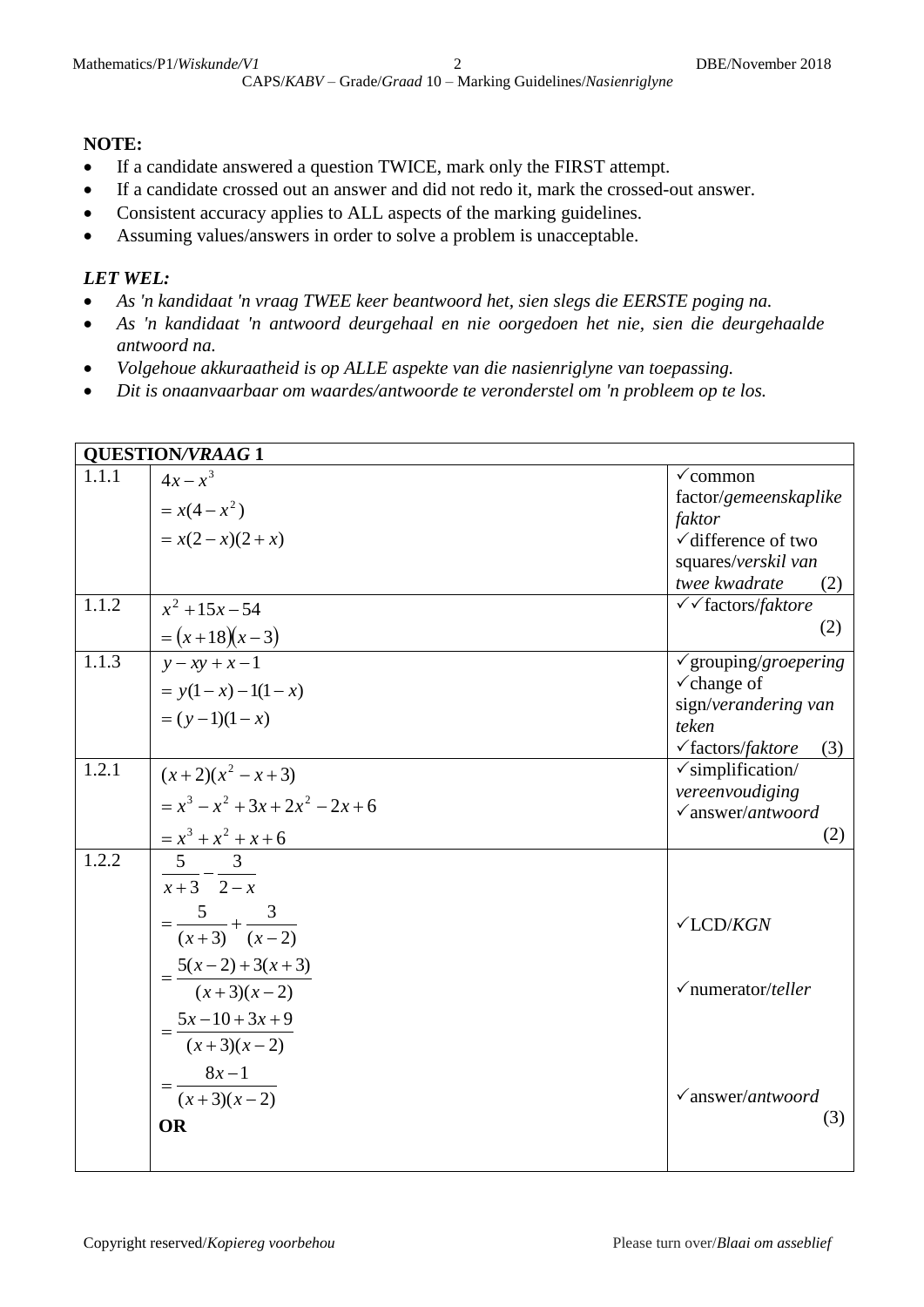|       | 5<br>3<br>$x+3$ 2-x<br>$=\frac{5(2-x)-3(x+3)}{(x+3)(2-x)}$<br>$=\frac{10-5x-3x-9}{(x+3)(2-x)}$<br>$=\frac{1-8x}{(x+3)(2-x)}$                          | $\checkmark$ LCD/KGN<br>$\sqrt{\text{numerator/}$ teller                                                                                   |
|-------|-------------------------------------------------------------------------------------------------------------------------------------------------------|--------------------------------------------------------------------------------------------------------------------------------------------|
|       |                                                                                                                                                       | $\checkmark$ answer/antwoord<br>(3)                                                                                                        |
| 1.2.3 | $25^{-x}$ .15 $^{x+1}$<br>$3^{x} .5^{-x}$<br>$=\frac{5^{-2x}.3^{x+1}.5^{x+1}}{3^x.5^{-x}}$<br>$=5^{-2x+x+1+x} \cdot 3^{x+1-x}$<br>$=5^1.3^1$<br>$=15$ | $\checkmark$ exponential<br>law/eksponensiaalwet<br>$\checkmark$ simplification/<br>vereenvoudiging<br>$\checkmark$ answer/antwoord<br>(3) |
| 1.3   | $\frac{1}{(3p+q)^2}$<br>$=9p^{2}+6pq+q^{2}$<br>$= 9p2 + q2 + 6pq$<br>$= 12 + 6(-3)$<br>$=-6$                                                          | $\checkmark$ expansion/<br>ontwikkeling<br>$\checkmark$ subst./verv.<br>$\checkmark$ answer/antwoord<br>(3)                                |
|       |                                                                                                                                                       | $[18]$                                                                                                                                     |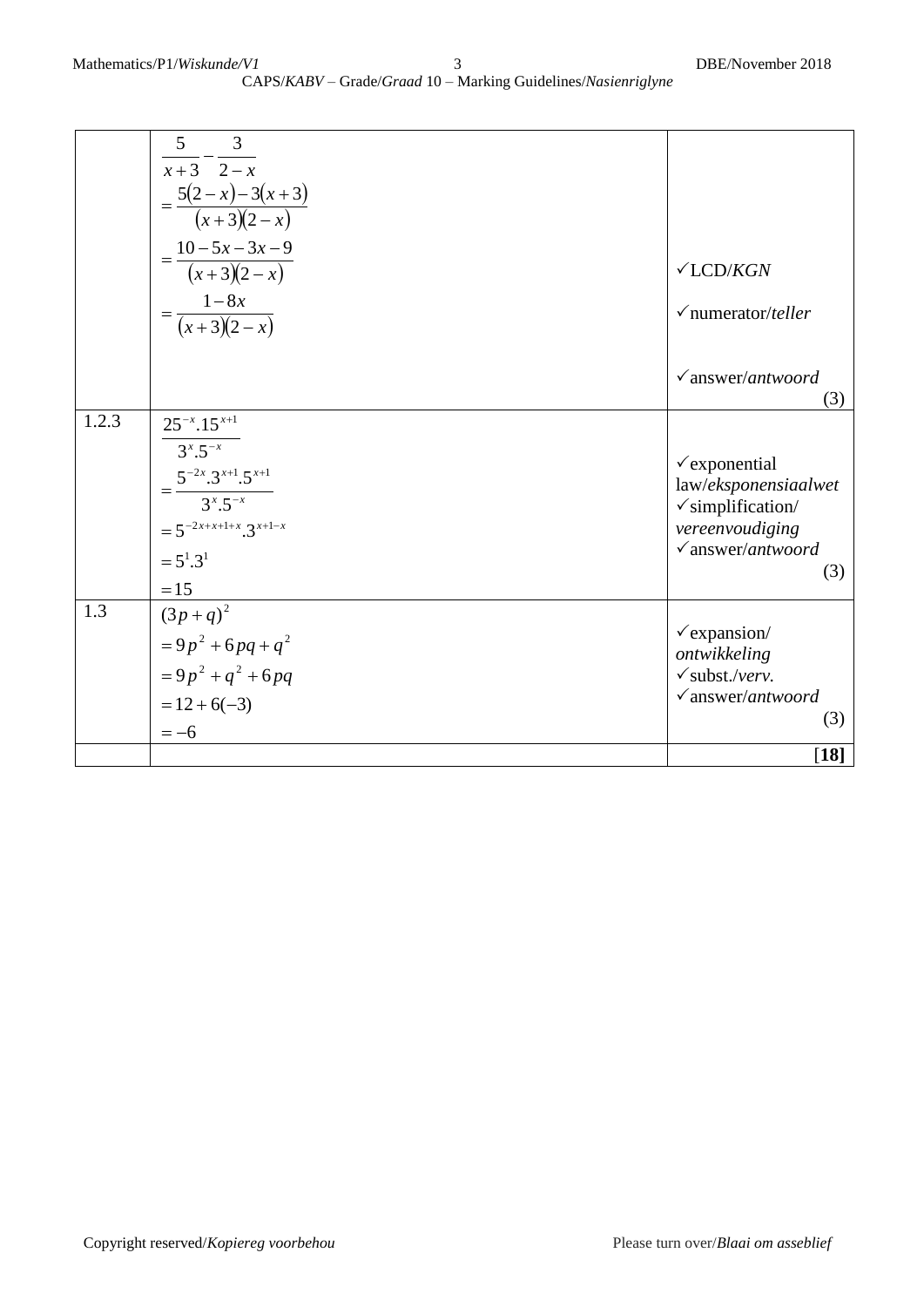|       | <b>QUESTION/VRAAG 2</b>                |                                      |
|-------|----------------------------------------|--------------------------------------|
| 2.1.1 | $px + qx = a$                          | $\checkmark$ common                  |
|       | $x(p+q)=a$                             | factor/gemeenskaplike                |
|       |                                        | faktor                               |
|       | $x = \frac{a}{p+q}$ ; $p \neq -q$      | $\sqrt{answer/antwoord}$             |
|       |                                        | No restriction, FULL                 |
|       |                                        | marks/Geen beperking                 |
|       |                                        | nie/VOLPUNTE<br>(2)                  |
| 2.1.2 | $2x^2 - 5x + 2 = 0$                    |                                      |
|       | $(2x-1)(x-2)=0$                        | $\checkmark$ factors/ <i>faktore</i> |
|       |                                        | $\checkmark$ answer/antwoord         |
|       | $x=\frac{1}{2}$ or $x=2$               | (3)                                  |
| 2.1.3 | $\left(\frac{1}{2}\right)^{3x+1} = 32$ |                                      |
|       |                                        | $\checkmark$ base 2/grondtal 2       |
|       |                                        | $\checkmark$ equating                |
|       | $2^{-3x-1} = 2^5$                      | exponents/gelykstelling              |
|       | $-3x-1=5$                              | van eksponente                       |
|       | $3x = -6$                              | $\checkmark$ answer/antwoord         |
|       |                                        | (3)                                  |
|       | $x = -2$                               |                                      |
| 2.2.1 | $-11 \leq 3m-8 < 4$                    | $\checkmark$ simplification/         |
|       | $-3 \leq 3m < 12$                      | vereenvoudiging                      |
|       | $-1 \le m < 4$                         | $\sqrt{answer/antwoord}$             |
|       |                                        | (2)                                  |
| 2.2.2 | 5 integers/heelgetalle                 | $\sqrt{answer/antwoord}$             |
|       |                                        | (1)                                  |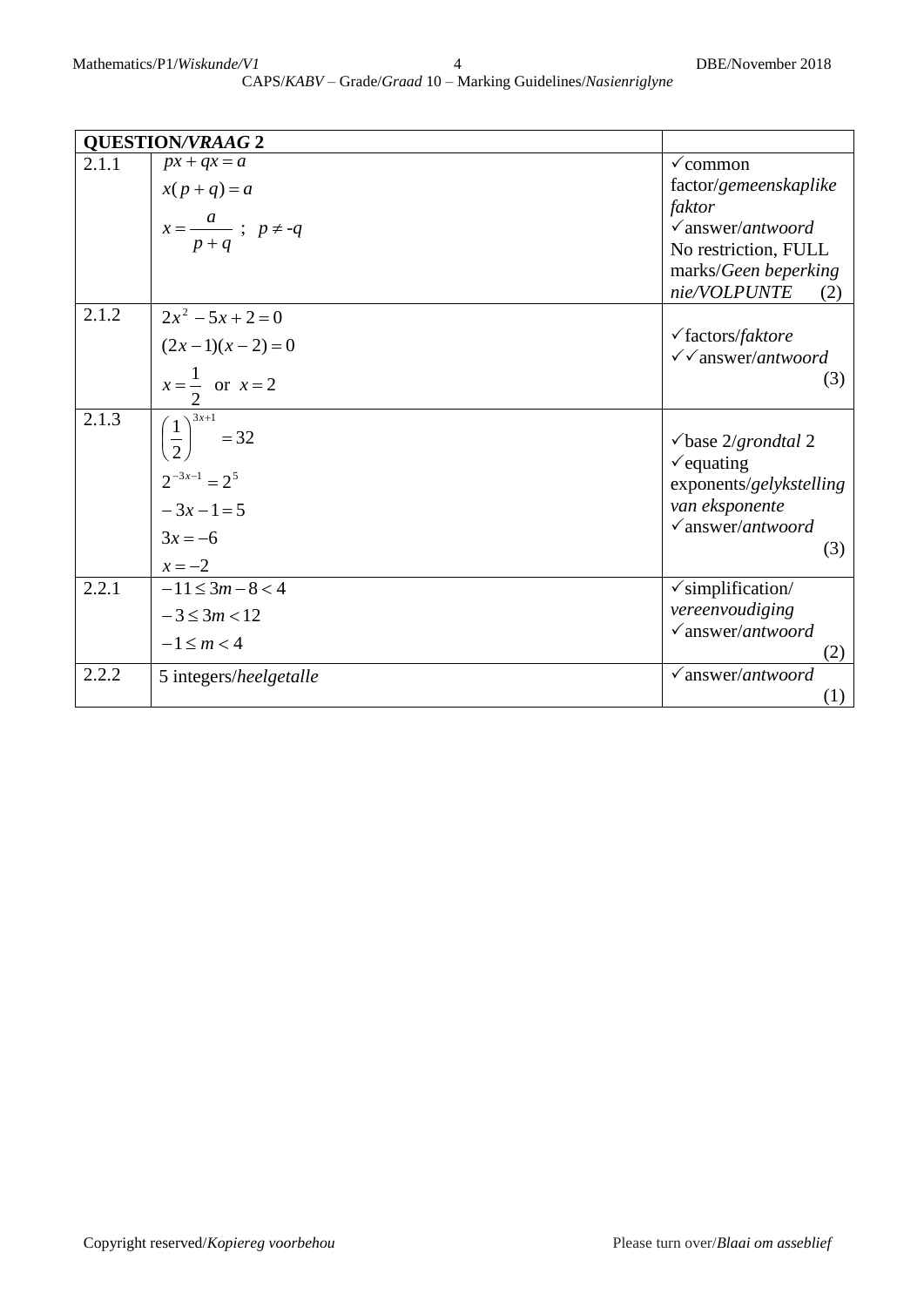|     |                    | $[15]$                                                         |
|-----|--------------------|----------------------------------------------------------------|
|     | $y = 9$            |                                                                |
|     | $y = 3 - 2(-3)$    |                                                                |
|     | Sub from $(2)$     |                                                                |
|     | $x = -3$           |                                                                |
|     | $(3)-(1): 3x = -9$ |                                                                |
|     |                    |                                                                |
|     |                    |                                                                |
|     |                    | $\checkmark$ y value/y-waarde (4)                              |
|     |                    | $\sqrt{x}$ value/x-waarde                                      |
|     | <b>OR/OF</b>       |                                                                |
|     | $y=9$              | vergelyking<br>$\checkmark$ subst./verv.                       |
|     | $y = 3 - 2(-3)$    | $\checkmark$ third equation/derde                              |
|     | $x = -3$           | <b>OR/OF</b>                                                   |
|     | $-3x=9$            |                                                                |
|     | $5x-8x=21-12$      | $\sqrt{x}$ value/x-waarde<br>$\checkmark$ y value/y-waarde (4) |
|     | $5x+4(3-2x)=21$    |                                                                |
|     | sub(3) into (1)    | $\checkmark$ subst./verv.                                      |
|     |                    | $\checkmark$ third equation/ <i>derde</i><br>vergelyking       |
|     |                    |                                                                |
| 2.3 | $5x + 4y = 21$ (1) |                                                                |

| <b>QUESTION/VRAAG 3</b> |                  |                                   |
|-------------------------|------------------|-----------------------------------|
| 3.1                     | $T_4 = 11$       | $\sqrt{answer/antwoord}$          |
|                         |                  |                                   |
| 3.2                     | $T_n = pn + q$   |                                   |
|                         | $=-3n+q$         | $\checkmark$ subst./verv.         |
|                         | $14 = -3(3) + q$ | $\checkmark$ q value/q-waarde (2) |
|                         |                  |                                   |
|                         | $q = 23$         |                                   |
|                         | $T_n = -3n + 23$ |                                   |
| 3.3                     | $T_n = -3n + 23$ |                                   |
|                         | $-3n+23=-103$    | $\checkmark$ equating to -103/    |
|                         | $3n = 126$       | gelykstelling aan -103            |
|                         |                  | $\checkmark$ answer/antwoord      |
|                         | $n = 42$         | (2)                               |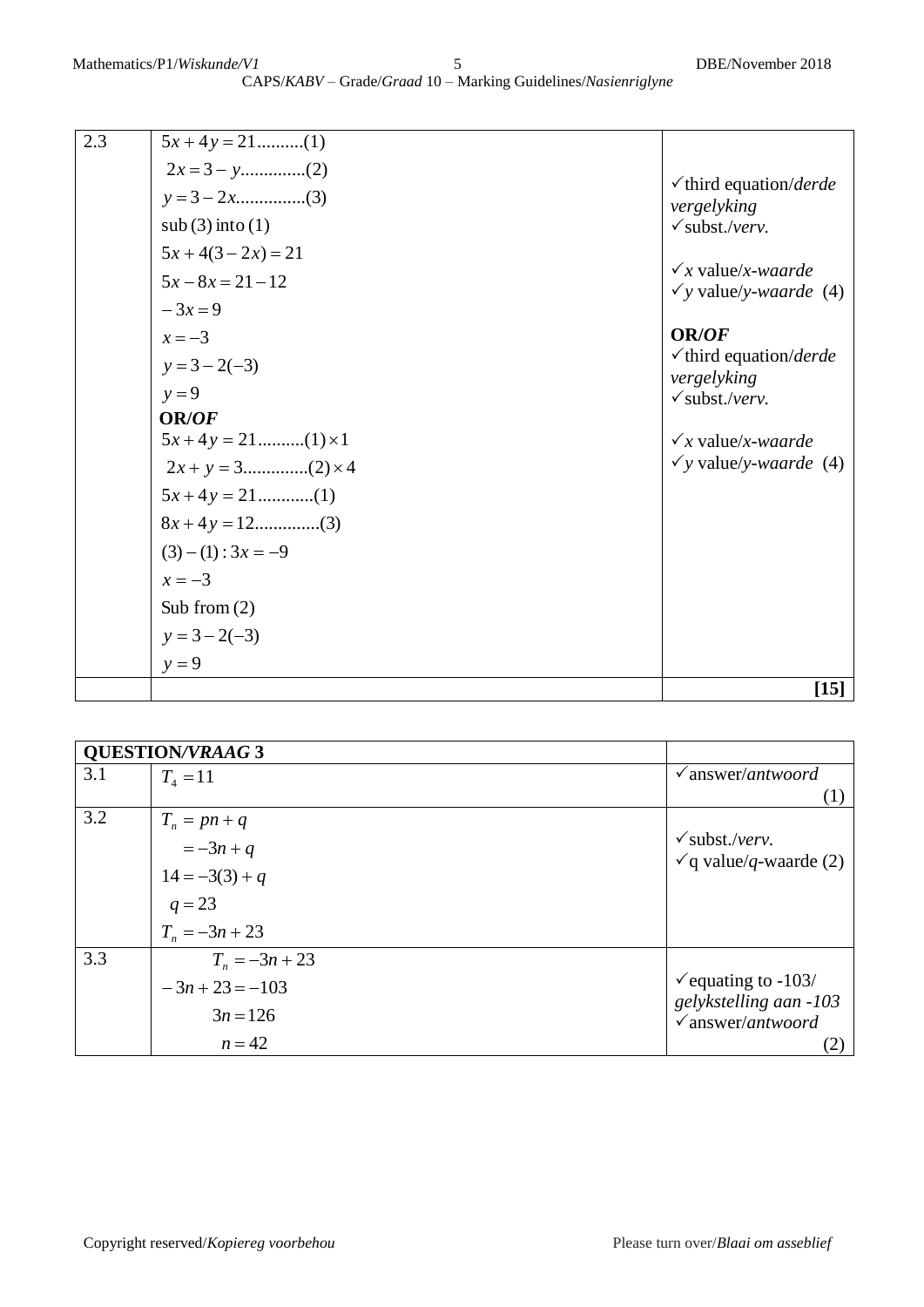| 3.4 | $T_n < 0$                                | $\sqrt{T_n}$ < 0                                                             |
|-----|------------------------------------------|------------------------------------------------------------------------------|
|     | $-3n+23 < 0$                             |                                                                              |
|     | $-3n < -23$                              | $\checkmark$ simplification/                                                 |
|     | $n > \frac{23}{3}$                       | vereenvoudiging<br>$\checkmark$ correct conclusion,<br>i.e $n = 8/k$ orrekte |
|     | $\therefore$ n = 8                       | <i>afleiding, m.a.w.</i> $n = 8$                                             |
|     | $T_{\rm s}$ < 0                          | (3)                                                                          |
| 3.5 | $T_n = -3n + 23$                         | $\sqrt{T_{39}}$                                                              |
|     |                                          | $\checkmark$ answer/antwoord                                                 |
|     | $T_{39} = -3(37) + 23$<br>$T_{39} = -88$ | (2)                                                                          |
|     |                                          | $\lceil 10 \rceil$                                                           |

|       | <b>QUESTION/VRAAG 4</b>   |                              |
|-------|---------------------------|------------------------------|
| 4.1.1 | $4^2 = 16$                | $\sqrt{answer/antwoord}$     |
|       |                           | (1)                          |
| 4.1.2 | $13^2 = 169$              | $\sqrt{answer/antwoord}$     |
|       |                           | (1)                          |
| 4.1.3 | $T_n = n^2$               | $\sqrt{answer/antwoord}$     |
|       |                           | (1)                          |
| 4.2   | $T_n = 2n - 1$            | $\sqrt{T_n} = 2n - 1$        |
|       | $43 = 2n - 1$             |                              |
|       | $44 = 2n$                 | $\sqrt{n} = 22$              |
|       |                           | $\checkmark$ answer/antwoord |
|       | $n=22$                    | (3)                          |
|       | Total dots = $n^2 = 22^2$ |                              |
|       | $= 484$                   |                              |
|       |                           | [6]                          |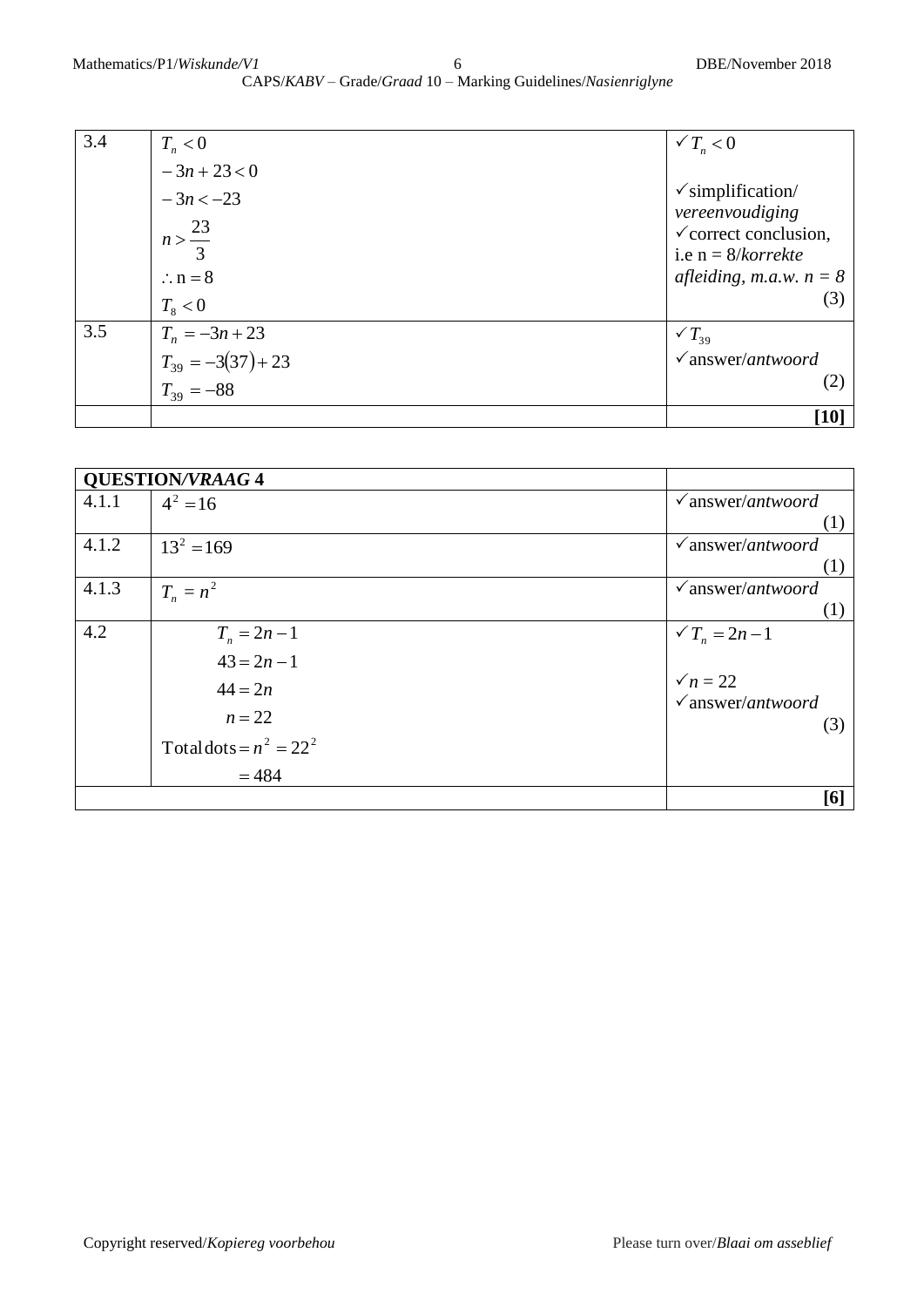|       | <b>QUESTION/VRAAG 5</b>                               |                                                        |
|-------|-------------------------------------------------------|--------------------------------------------------------|
| 5.1.1 | $D(0; -3)$                                            | $\sqrt{x}$ value/x-waarde                              |
|       |                                                       | $\checkmark$ y value/y-waarde (2)                      |
| 5.1.2 | Range: $y > -4$                                       | $\sqrt{answer/antwoord}$                               |
| 5.2.1 |                                                       | (1)                                                    |
|       | $0 = \left(\frac{1}{2}\right)^{x} - 4$                | $\checkmark$ equating to 0/                            |
|       |                                                       | gelykstelling aan 0                                    |
|       | $2^{-x} = 4$                                          |                                                        |
|       | $2^{-x} = 2^2$                                        | $\checkmark$ answer/antwoord                           |
|       | $x = -2$                                              | (2)                                                    |
|       | $A(-2; 0)$                                            |                                                        |
| 5.2.2 | $f(x) = ax^2 + q$                                     | $\checkmark$ subst./verv.                              |
|       | $3 = a(1)^2 + q$ at E(1;3)                            |                                                        |
|       |                                                       | $\checkmark$ subst./verv.                              |
|       | $0 = a(-2)^2 + q$ at A(-2;0)                          | $\sqrt{a}$ value/a-waarde<br>$\sqrt{q}$ value/q-waarde |
|       | $0 = 4a + q$                                          | (4)                                                    |
|       |                                                       |                                                        |
|       | $a=-1$                                                |                                                        |
|       | $q = 4$                                               |                                                        |
| 5.3.1 | $CD = y_C - y_D$                                      | $\sqrt{\text{subst}}$ ./verv.                          |
|       | $=4-(-3)$                                             | $\sqrt{answer/antwoord}$                               |
|       | $\frac{y}{y} = \frac{7 \text{ units/}eenhede}{y}$     | (2)                                                    |
| 5.3.2 |                                                       |                                                        |
|       | $y = -\frac{3}{2}x + c$<br>0 = $-\frac{3}{2}(-2) + c$ | $\nu$ m value/m-waarde                                 |
|       |                                                       | $\checkmark$ subst./verv.                              |
|       |                                                       |                                                        |
|       |                                                       | $\checkmark$ equation/                                 |
|       | $c = -3$                                              | vergelyking<br>(3)                                     |
|       | $y = -\frac{3}{2}x - 3$                               |                                                        |
| 5.4.1 | $-2 < x < 2$<br>$x \in (-2; 2)$<br><b>OR</b>          | $\checkmark$ critical values/                          |
|       |                                                       | kritieke waardes                                       |
|       |                                                       | $\checkmark$ notation/ <i>notasie</i><br>(2)           |
| 5.4.2 | <b>OR</b><br>x > 0<br>$x \in (0; \infty)$             | $\checkmark$ answer/antwoord (1)                       |
|       |                                                       | $[17]$                                                 |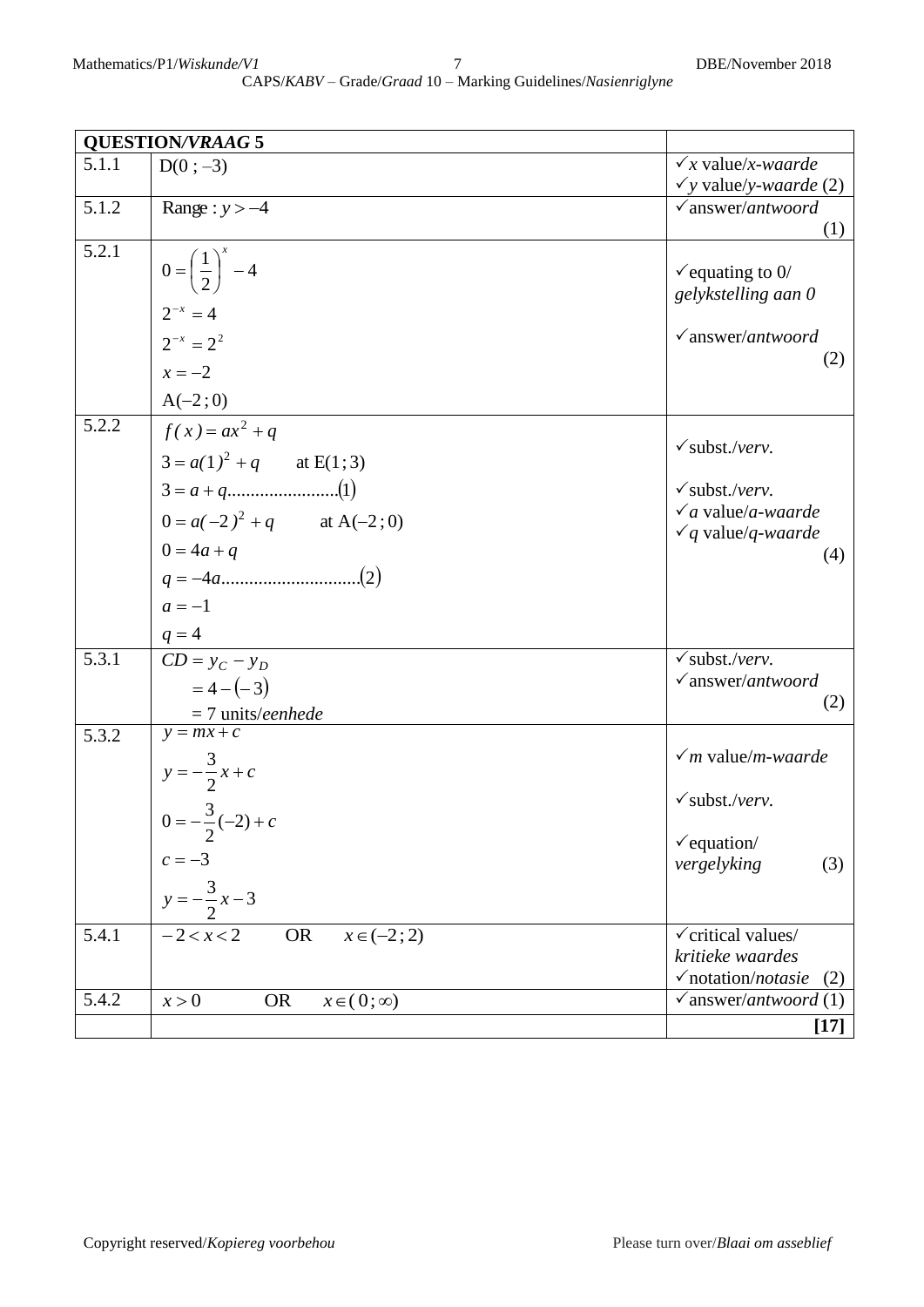|       | <b>QUESTION/VRAAG 6</b>                                                                                                                            |                                                                                                                                                                                                                                        |
|-------|----------------------------------------------------------------------------------------------------------------------------------------------------|----------------------------------------------------------------------------------------------------------------------------------------------------------------------------------------------------------------------------------------|
| 6.1.1 | $g(x) = \frac{a}{x} + q$                                                                                                                           | $\check{q} = 1$<br>$\checkmark$ subst./verv.                                                                                                                                                                                           |
|       | $2 = \frac{a}{3} + 1$<br>$a=3$                                                                                                                     | $\checkmark$ answer/antwoord (3)                                                                                                                                                                                                       |
|       | $\therefore g(x) = \frac{3}{x} + 1$<br>$\boldsymbol{\mathcal{X}}$                                                                                  |                                                                                                                                                                                                                                        |
| 6.1.2 | $h(x) = x+1$                                                                                                                                       | $\checkmark$ positive<br>gradient/positiewe<br>gradiënt<br>$\checkmark$ answer/antwoord (2)                                                                                                                                            |
| 6.2   | y<br>$_{\rm 6}$<br>5<br>4<br>з<br>$\overline{2}$<br>$y=1$<br>$6\quad x$<br>$\circ$<br>$\overline{\mathbf{2}}$<br>3<br>5<br>$-1$<br>$-2$<br>q<br>-3 | $\checkmark$ shape of $g$ /<br>vorm van g<br>$\checkmark$ asymptotes/asimptote<br>$\checkmark$ positive gradient of<br>h/positiewe gradiënt<br>van h<br>$\sqrt{x}$ intercepts of g and<br>$h_6/$<br>x-afsnitte van $g$ en $h$ 6<br>(4) |
| 6.4   | $g(x) = -\left(\frac{3}{x} + 1\right) + 5$                                                                                                         | $\checkmark$ equation of $g/$<br>vergelyking van g                                                                                                                                                                                     |
|       | $g(x) = -\frac{3}{x} + 4$<br>$x = 0$<br>$y = 4$                                                                                                    | $\sqrt{x} = 0$<br>$\checkmark$ y = 4<br>(3)                                                                                                                                                                                            |
|       |                                                                                                                                                    | $[12]$                                                                                                                                                                                                                                 |
|       |                                                                                                                                                    |                                                                                                                                                                                                                                        |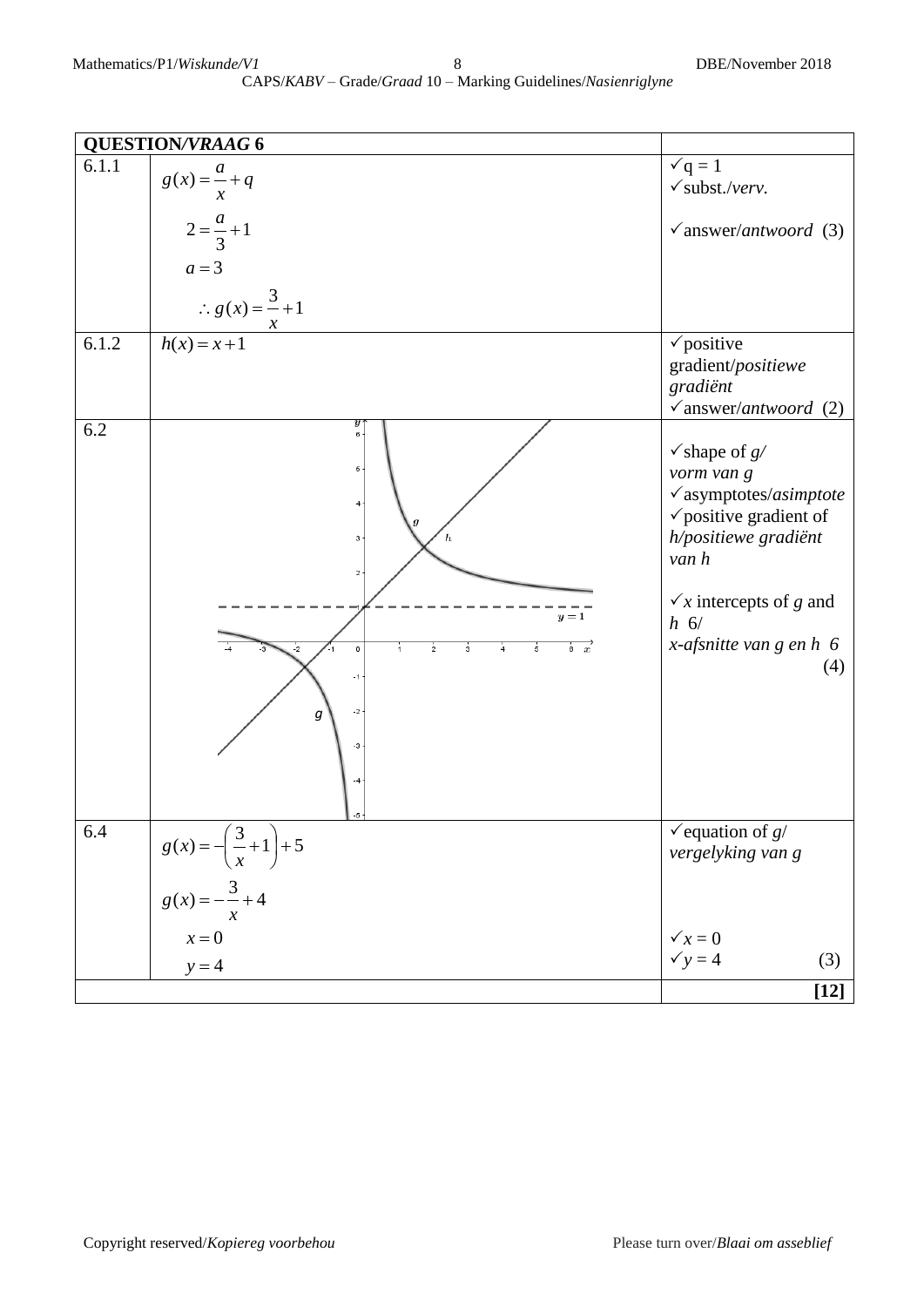| <b>QUESTION/VRAAG 7</b> |                                                 |                                                           |
|-------------------------|-------------------------------------------------|-----------------------------------------------------------|
| 7.1                     | Total amount pai /Totale bedrag betaal          |                                                           |
|                         | $=R229 \times 24$                               |                                                           |
|                         | $=$ R5 496                                      | $\sqrt{answer/antwoord(1)}$                               |
|                         |                                                 |                                                           |
| 7.2                     | $A = P(1 + i.n)$                                | √formula/formule<br>$\checkmark$ subst./verv.             |
|                         | $R5496 = P(1+0.075 \times 2)$                   | (2)                                                       |
|                         | $P = R4779,13$                                  |                                                           |
| 7.3                     | Interest/Rente                                  | $\sqrt{answer/antwoord}$                                  |
|                         | $=$ R5496 – R4779,13                            | (1)                                                       |
|                         | $= R716,87$                                     |                                                           |
|                         |                                                 |                                                           |
| 7.4                     | Insurance/Versekering                           | $\checkmark$ insurance per                                |
|                         | $=\frac{R4779,13\times0,115}{4}$                | month/versekering per                                     |
|                         | 12                                              | maand<br>$\checkmark$ dividing by 12/                     |
|                         | $= R45,80$                                      | deling deur 12                                            |
|                         |                                                 |                                                           |
|                         | New monthly payments/Nuwe maandelikse paaiement |                                                           |
|                         | $= R45,80 + R229$                               | $\checkmark$ answer/antwoord                              |
|                         | $= R274,80$                                     | (3)                                                       |
|                         |                                                 |                                                           |
| 7.5                     | $A = P(1 + i)^n$                                | $\checkmark$ formula/formule                              |
|                         | $5100 = 4779,13(1+i)^2$                         | $\checkmark$ subst./verv.<br>$\checkmark$ simplification/ |
|                         | $i = \sqrt{1,067139835} - 1$                    | vereenvoudiging                                           |
|                         | $i = 0.03302460526$                             | $\sqrt{a}$ nswer/antwoord                                 |
|                         |                                                 | (4)                                                       |
|                         | Inflation rate/ <i>Inflasiekoers</i> = $3,30\%$ |                                                           |
|                         |                                                 |                                                           |
|                         |                                                 | $[11]$                                                    |